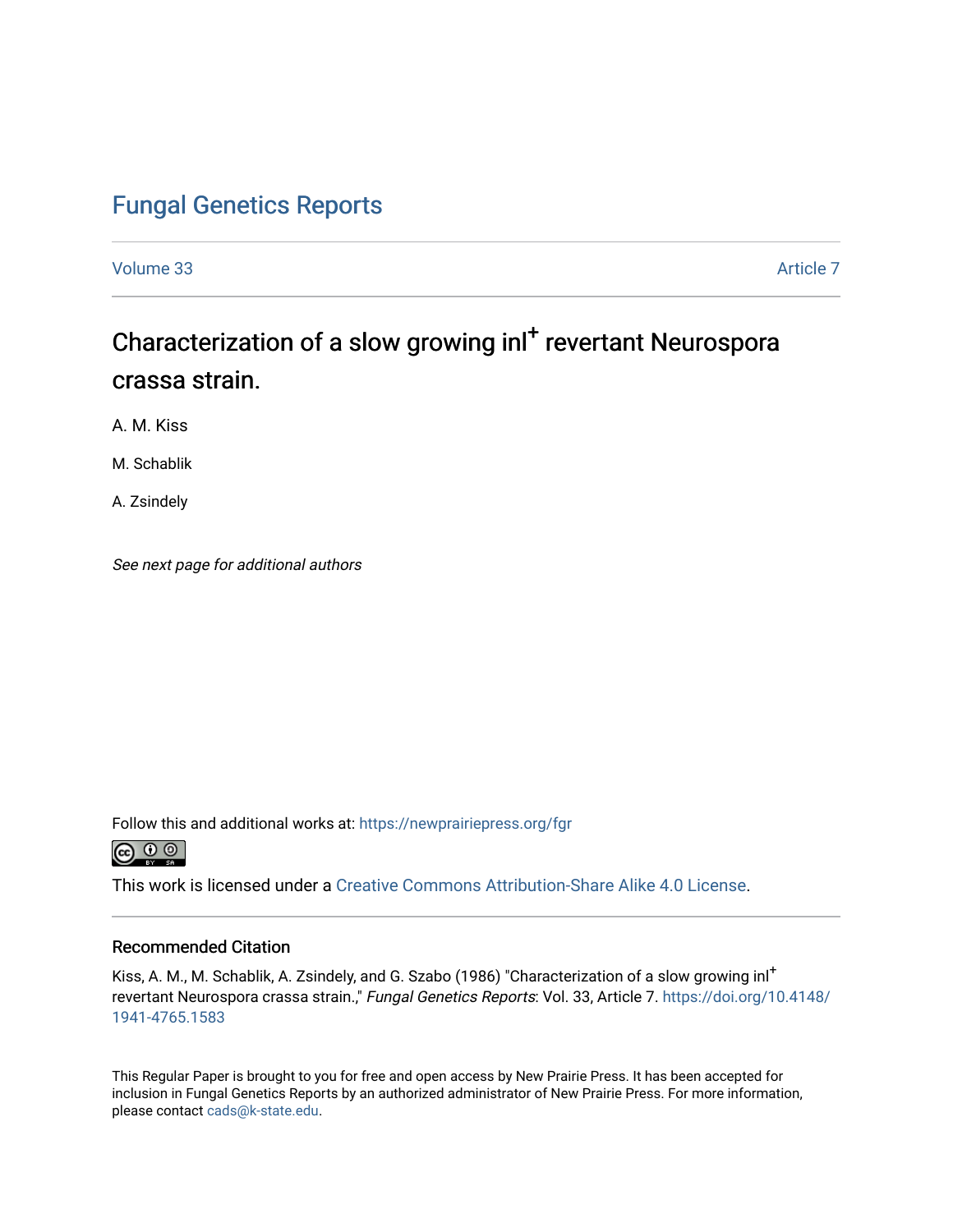## Characterization of a slow growing inl<sup>+</sup> revertant Neurospora crassa strain.

#### Abstract

Characterization of a slow growing in/+ revertant Neurospora crassa strain.

### Authors

A. M. Kiss, M. Schablik, A. Zsindely, and G. Szabo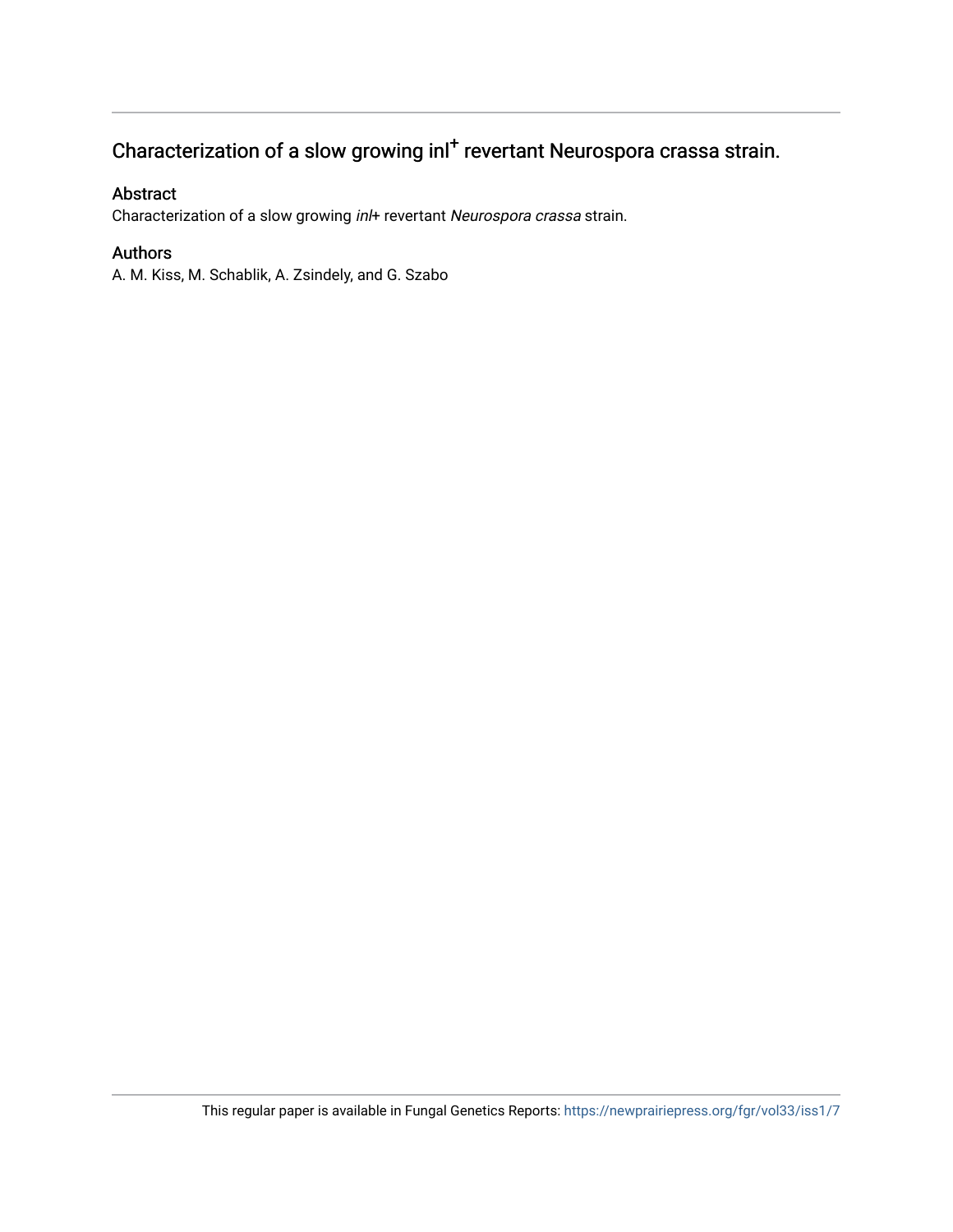Kiss, A., M. Schablik\*, A. Zsindely An inositol requiring Neurospora crassa mutant (89601) produces defective enzyme of the and G. Szabo\* Same molecular weight as that of myoinositol-1phosphate enzyme (MIPS, E.C. 5.5.1.4.) isolated Characterization of a slow growing from the wild-type RL-3-8A strain. The defective enzyme shows cross reaction with anti-MIPS serum inl^+ revertant Neurospora crassa (Zsindely et al. 1979, Acta Biol. Acad. Sci. Hung. 30:141-149). The defective enzyme has restrain. sidual activity which, in osmotically stabilized medium, may reach 80% of the enzyme activity

measured in crude extracts of wild type (Kiss et al. 1984, Neurospora Newsl.  $31:25-26$ ;<br>1985, Neurospora Newsl.  $32:9-10$ ). The spontaneous reversion rate of inl mutant strain The spontaneous reversion rate of inl mutant strain 89601 is  $10^7$ -8-10^-9 (N.H. Giles, 1956, Cold Spring Harbor Symposia on Quantitative Biology XVI:283-313).

In this study, we characterized the MIPS activity and antigen content (CRM) of an inl^+ (483-7) strain showing slow growth on minimal medium. This strain was obtained as a spontaneous partial revertant from the inl strain no. 89601. We wanted to find out whether the slow growth was due to the small quantity of MIPS or to low enzyme activity.

The strains were grown at 27°C in submerged culture for 22 h in Vogel's medium N containing 3 ug/ml inositol. The 100,000 x  $g$  supernatants of crude extracts (Zsindely et al. 1977, Acta Biol. Acad. Sci. Hung. 28:281-290) were used to determine enzyme acti- $\overline{vt}\overline{y}$  by the method of Barnett et al. (1970, Biochem J. 119:183-186), antigen content according to Laurell (1966, Anal. Biochem. 15:45-49) and protein content by the Biuret method (Zsindely et al. 1983, Biochem. Biophys. Acta 741:273-278).

Table I shows the change in antigen content and the MIPS activity of RL-3-8A, homocaryotic (f1) inl^+ (483-7) and inl (89601) strains at various inositol concentrations in the medium. When growth is carried out in the presence of 3 ug/ml inositol, the antigen content is ten times higher than that measured in the wild-type strain, and 4 times higher than that in the inl strain under similar conditions. With increasing inositol concentration, the antigen content becomes lower in each of the three strains. In the case of the wild type strain, even at an inositol concentration of 3 ug/ml and 6 ug/ml the inhibition is significant, i.e. 36% and 60%, respectively. Strain 483-7 seems to be less sensitive up to 6 ug/ml inositol. Specific activity of MIPS in strain 483-7 seems to be much lower than that of the wild type enzyme. Thus it seems that it is the partially inactive cross reacting (CRM) in high quantity which enables this strain to grow slowly on minimal medium. The enhanced production of CRM in strain 483-7 might be the result of a regulatory gene mutation. To test this hypothesis, strain 483-7 was crossed to an inl^+ strain and ordered tetrads were analysed for MIPS activity and antigen content.